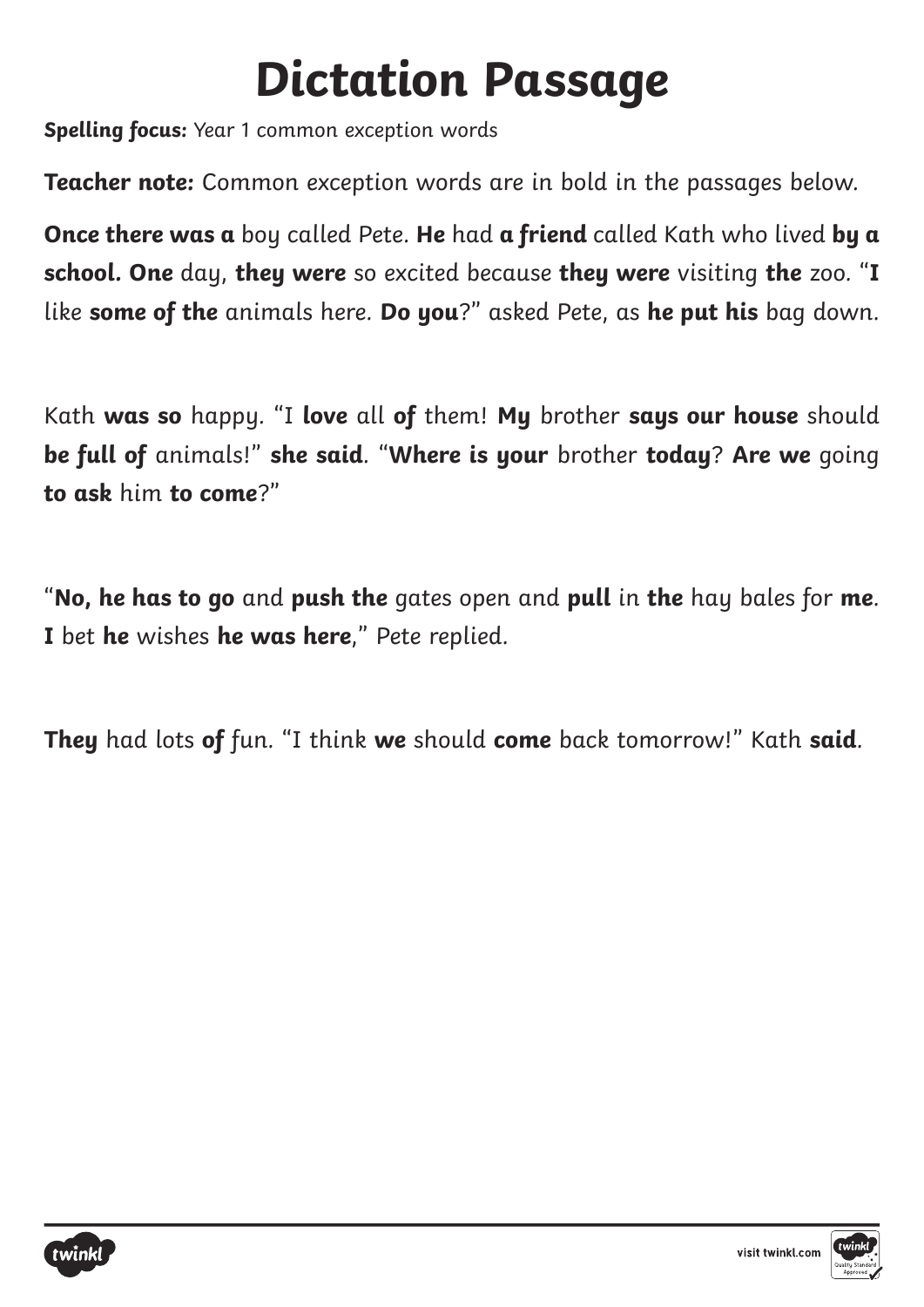## **Common Exception Words**

| the       | his  | go    | ask    |
|-----------|------|-------|--------|
| $\alpha$  | has  | SO    | friend |
| do        | I    | by    | school |
| to        | you  | my    | put    |
| today     | your | here  | push   |
| $\circ f$ | they | there | pull   |
| said      | be   | where | full   |
| says      | he   | love  | house  |
| are       | me   | come  | our    |
| were      | she  | some  |        |
| was       | we   | one   |        |
| is        | no   | once  |        |



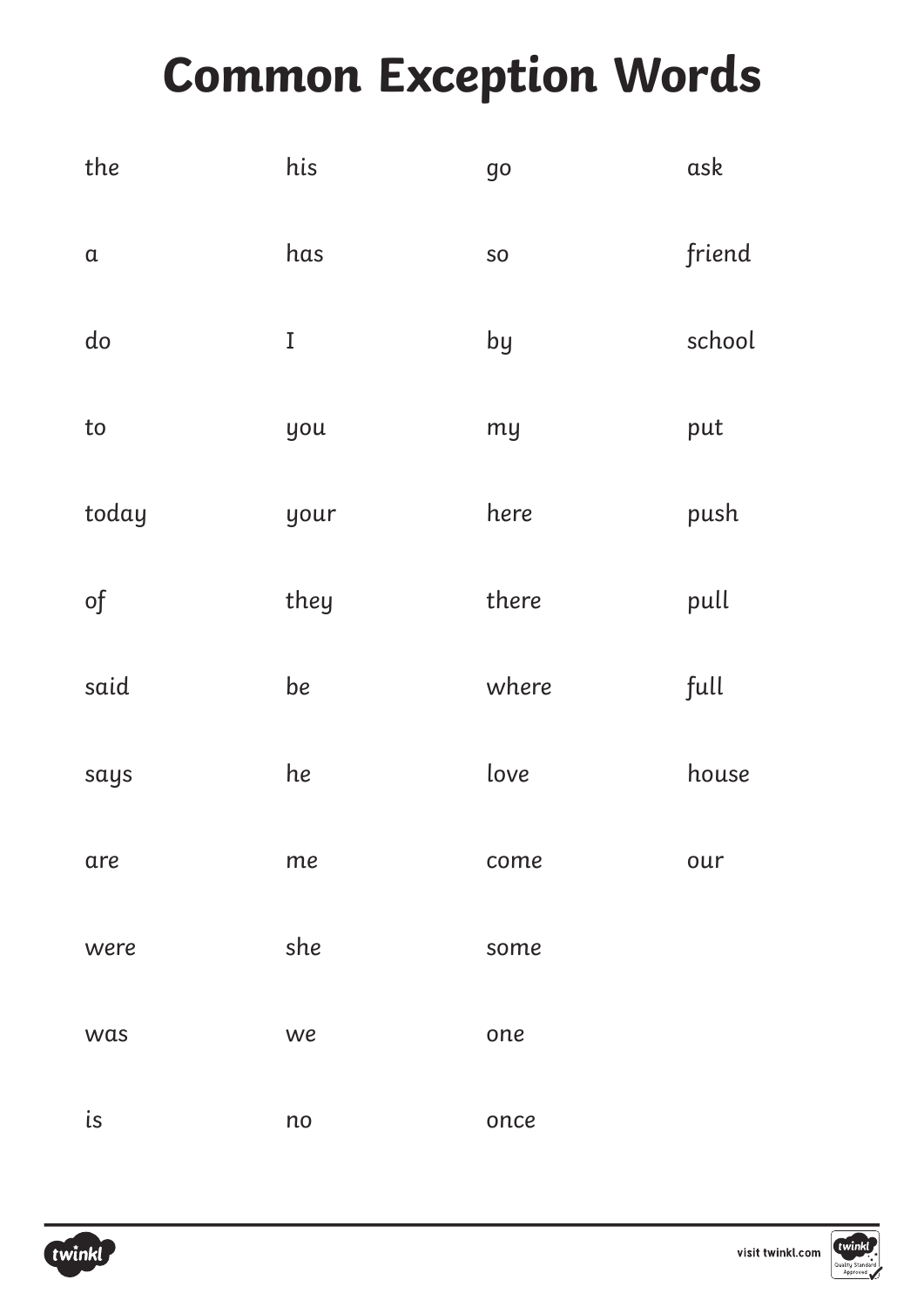## **Common Exception Words Fill in the Gaps**

|                      | ____ ___________ called Kath who lived _____ ___ _________________. _______ day,       |  |  |
|----------------------|----------------------------------------------------------------------------------------|--|--|
|                      | _________ ____________ so excited because _________ ____________ visiting _______ zoo. |  |  |
|                      | "___ like ________ ____ ______ animals here. _____ ______?" asked Pete, as             |  |  |
|                      | <b>1000 marsh 1000 marsh 1000 marsh 1000 marsh 1000 marsh 1000 ml</b>                  |  |  |
|                      | Kath ______ ____ happy. "I _______ all _____ them! _____ brother _______               |  |  |
|                      | _______ ____________ should _____ ______ _____ animals!" ______ _______.               |  |  |
|                      | "_________ ________________ brother ________? __________ going ____ ______ him         |  |  |
| $\frac{1}{\sqrt{2}}$ | $\frac{u}{2}$ , ____ ____ ____ ____ and ______ _____ gates open and ______ in          |  |  |
|                      |                                                                                        |  |  |
| replied.             | _______ hay bales for ______. _____ bet _____ wishes _____ _______ _______," Pete      |  |  |
|                      | had lots    fun. "I think    should       back tomorrow!"                              |  |  |
| Kath                 |                                                                                        |  |  |